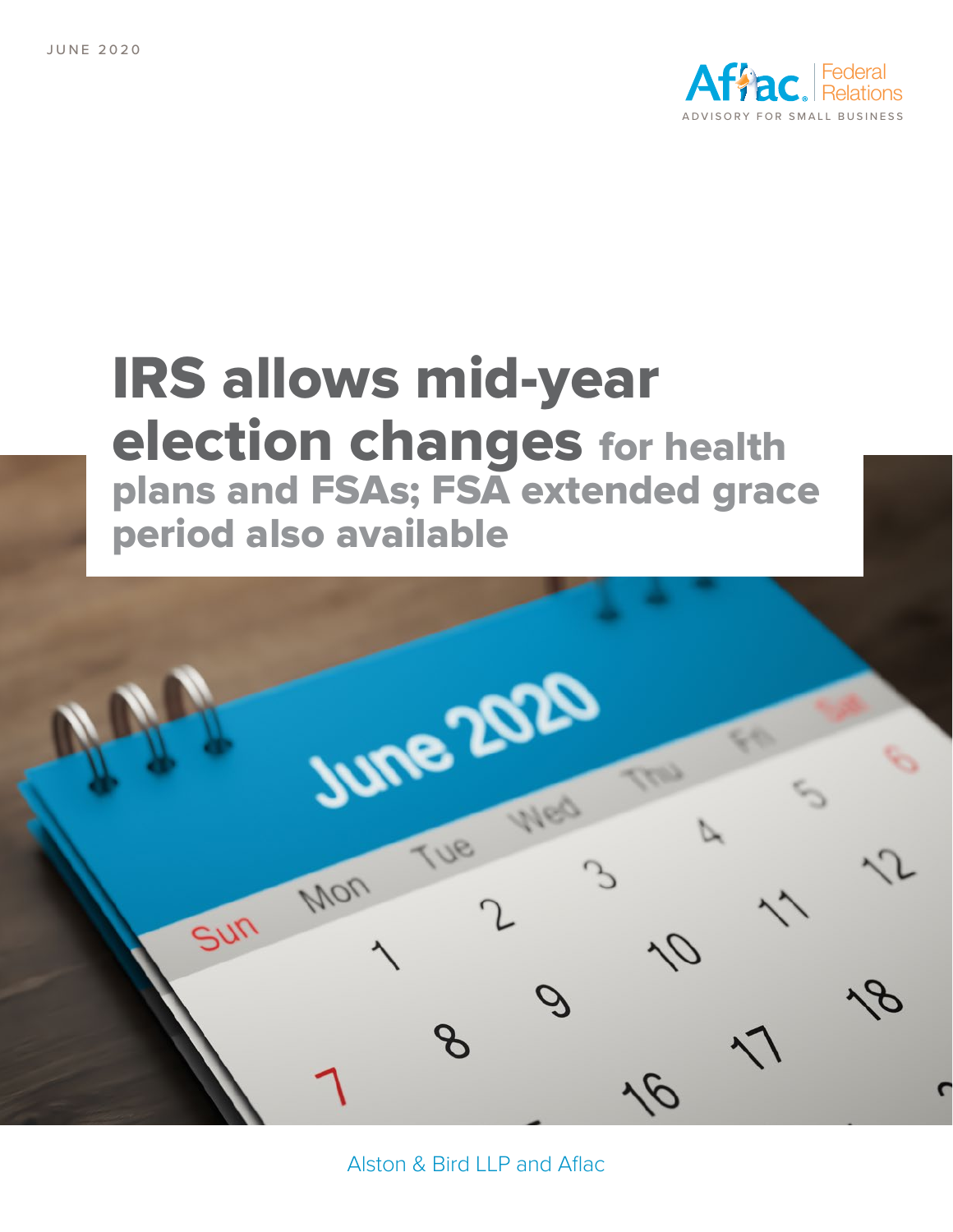This year, many employees are finding out that their health and dependent care needs are different from what they anticipated for 2020 due to the COVID-19 public health emergency and its related economic impact. Under normal circumstances, employers are limited by IRS rules, which generally prohibit mid-year changes to cafeteria plan elections for employer-sponsored health coverage and flexible spending account contributions, except in certain limited circumstances such as marriage or the birth or adoption of a child. In light of the unexpected changes from COVID-19, the IRS released [Notice 2020-29](https://www.irs.gov/pub/irs-drop/n-20-29.pdf) to provide employers flexibility to allow additional mid-year cafeteria plan health coverage and FSA election changes, as well as other relief. In addition, Congress is considering further changes related to election changes. This article provides a high-level summary of these new options in the IRS notice for employers.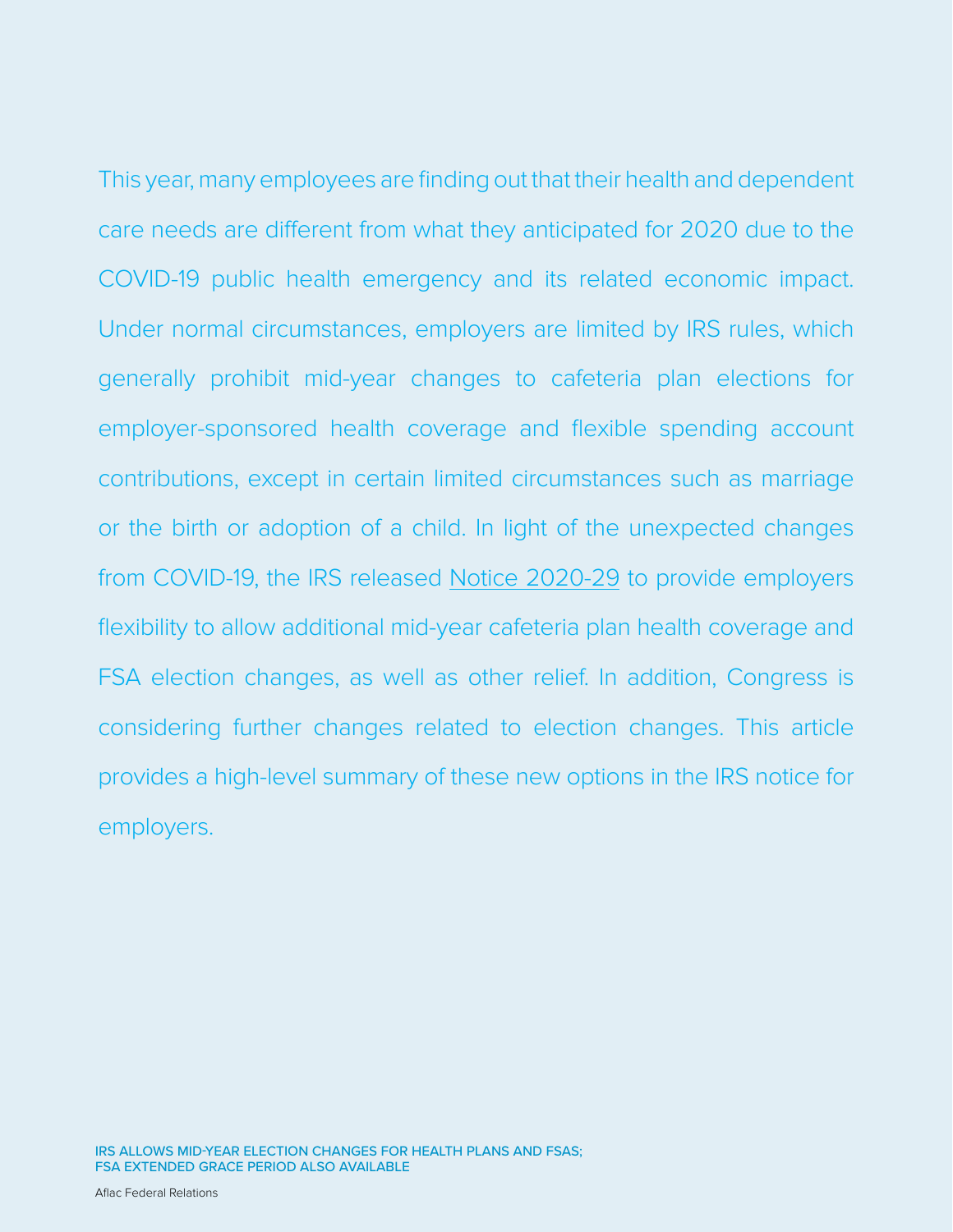

### **New flexibility for cafeteria plans and FSAs**

Notice 2020-29 is intended to provide employers with additional flexibility with respect to cafeteria plan health coverage elections and the use of FSA funds. Employers may choose whether to adopt any, some or none of the new options.

#### **Permitted changes to cafeteria plan elections for health coverage and FSA contributions**

The notice allows certain cafeteria plan salary reduction election changes related to health coverage and FSAs, *for mid-year elections made in calendar year 2020 only.* 

For **health plan enrollment**, an employer may allow employees to make the following changes in calendar year 2020. These changes are allowed even if the employee hasn't experienced a qualifying event that would normally allow a change in election. *These changes may be made on a prospective basis only.* 

- Newly enroll the employee or family member in employer sponsored health coverage.
	- This is for individuals who previously did not elect coverage.
	- The notice doesn't define or limit the definition of employer sponsored health coverage for this purpose. Due to this, the term should reasonably include health excepted benefits, such as dental and vision, hospital indemnity and other fixed indemnity coverage and specified disease coverage, if this type of coverage is offered by an employer as part of an ERISA plan. With this in mind, an employee could add such coverage now, even if the employee didn't previously elect the coverage.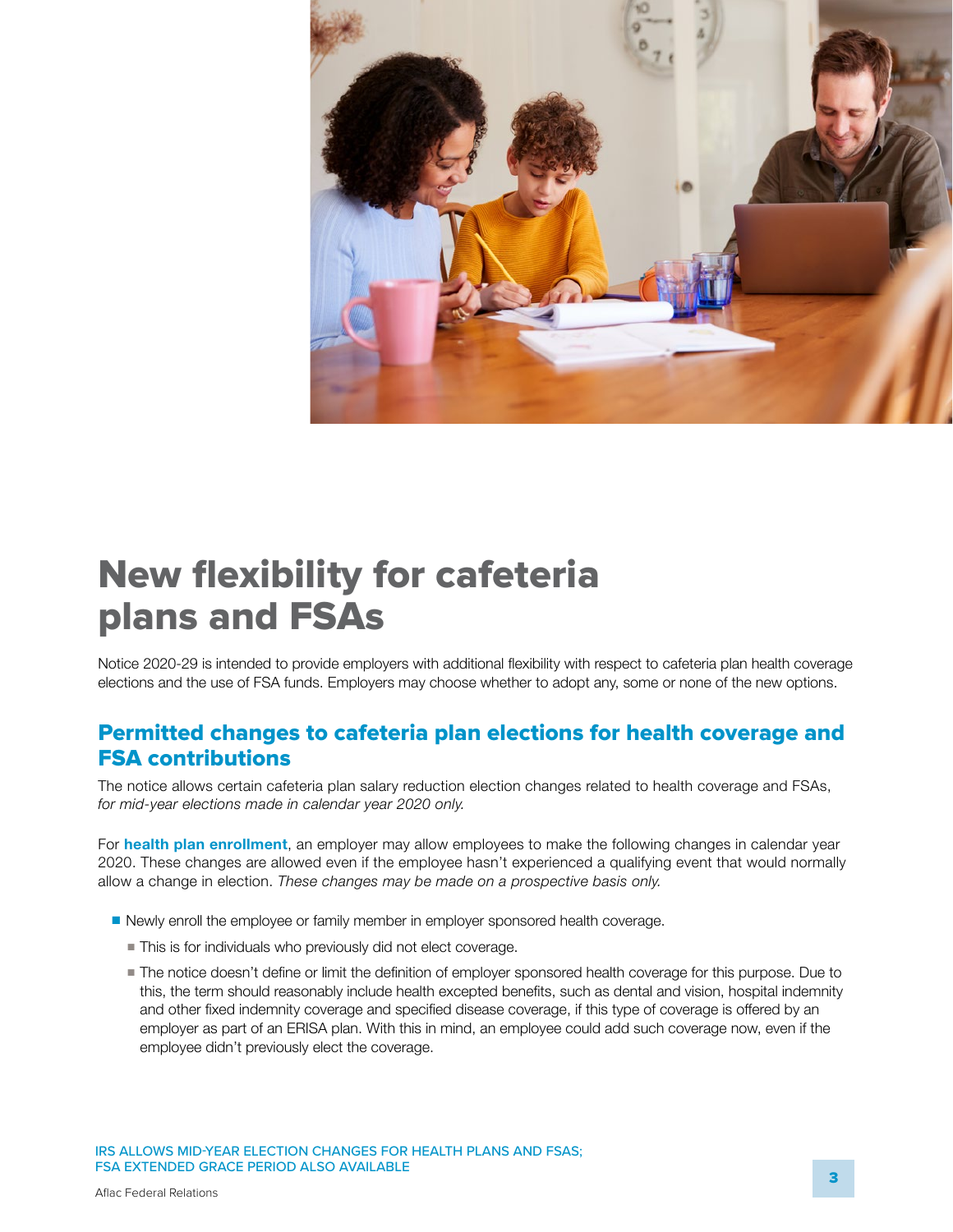- Change to another health plan option of the same employer.
	- For example, an employee who previously elected self-only coverage could switch to family coverage, or vice versa.
- Prospectively revoke health coverage, but only if the employee provides an attestation that the employee is or will be enrolled in comprehensive health coverage not sponsored by the employer.
	- The IRS has provided a sample attestation form that may be used for this purpose.

With respect to **health FSAs and dependent care assistance programs (DCAPs)**, in calendar year 2020, an employer may allow employees to prospectively enroll, increase, decrease or revoke their elections for any reason.

- By plan design, employers may limit any mid-year changes to health FSA or DCAP elections to the reimbursement that was already provided under the arrangement. For example, if an employee had originally elected \$2,500 for their health FSA and had already received \$2,000 in reimbursements, the employer could limit the decrease/ revocation to \$2,000 to ensure that salary reductions will cover the reimbursements.
- Although salary reductions must be prospective, any increase in a health FSA or DCAP election may be used for amounts incurred in the plan year prior to the election change.
- Changes may not be retroactive. Individuals newly electing FSA coverage cannot be reimbursed for prior expenses and no refunds of amounts already salary reduced may be provided.



IRS ALLOWS MID-YEAR ELECTION CHANGES FOR HEALTH PLANS AND FSAS; FSA EXTENDED GRACE PERIOD ALSO AVAILABLE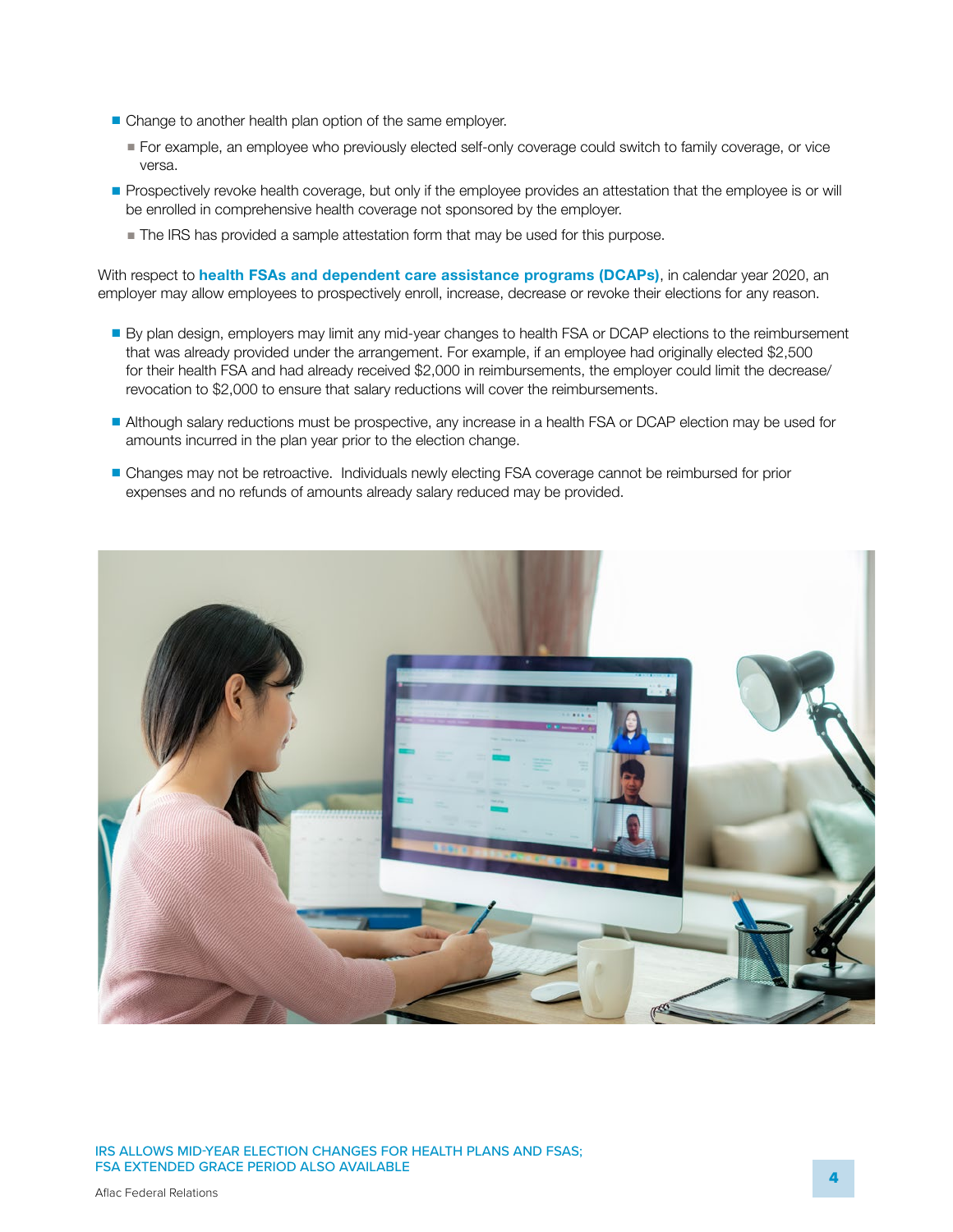

#### **Extension of grace period for health FSAs and DCAPs for plan year or grace period ending in calendar year 2020**

Normally, health FSAs and DCAPs may have a grace period for expenses of up to 2  $\frac{1}{2}$  months after the end of the plan year. Any unused amounts remaining at the end of the plan year may be used to pay expenses incurred for the same benefits during the grace period. Whether to have a grace period and the length of any grace period (subject to the 2 ½ month limit) are matters of plan design. Alternatively, a health FSA may allow a limited amount of unused benefits to carry over into the next plan year. A health FSA cannot have both a grace period and allow a carryover.

Under the new guidance, a health FSA or DCAP with a grace period or plan year ending in 2020 may permit reimbursement of expenses incurred through Dec. 31, 2020.

- As under the normally applicable rules, health FSA amounts may only be used to reimburse medical expenses and DCAP amounts may only be used to reimburse dependent care expenses.
- For health FSAs with a plan year ending in 2020, the extended payout period through Dec. 31, 2020, is allowed, even if the plan also has a carryover. Thus, the new IRS guidance effectively allows a combination of a grace period and carryover for health FSAs. The IRS notice includes examples of how the new extended grace period works with plans that have a carryover for the plan year starting in 2019.
- Note that the health FSA carryover amount is increased to \$550 for plan years beginning on or after Jan. 1, 2020. The carryover for the 2019 plan year that is used in 2020 is still \$500.
- As with the other options, the employer has flexibility. For example, an employer may choose not to adopt this extended grace period or may end the period before Dec. 31, 2020.
- A calendar year plan without a grace period cannot take advantage of the new relief for the 2019 plan year.

IRS ALLOWS MID-YEAR ELECTION CHANGES FOR HEALTH PLANS AND FSAS; FSA EXTENDED GRACE PERIOD ALSO AVAILABLE